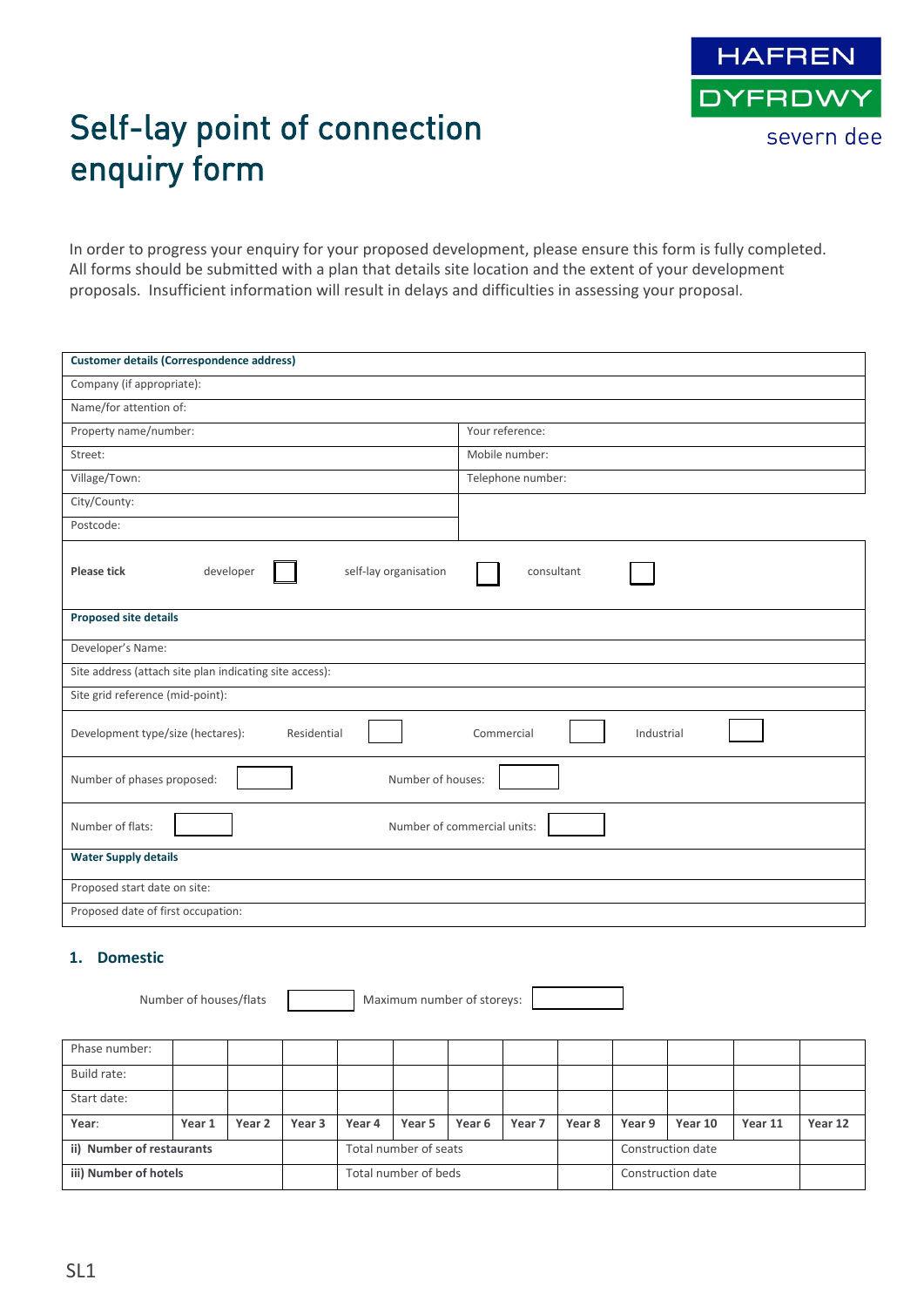| iv) Number of schools |  | Total numbers<br>'s of pupils |  | Construction<br>date י |  |
|-----------------------|--|-------------------------------|--|------------------------|--|
|-----------------------|--|-------------------------------|--|------------------------|--|

#### **Water supply requirement details (continued)**

| <b>Number of hospitals</b><br>$\mathsf{v}$                                                                       | Total number of beds | Construction date |  |
|------------------------------------------------------------------------------------------------------------------|----------------------|-------------------|--|
| vi) Number of nursing homes                                                                                      | Total number of beds | Construction date |  |
| vii) Other domestic use                                                                                          |                      |                   |  |
|                                                                                                                  |                      |                   |  |
|                                                                                                                  |                      |                   |  |
| Please provide above a description of proposed use and 'sizing' information based on floor area, head count etc. |                      |                   |  |

| <b>Loading Units</b>                         | Number per unit/property | <b>Loading units</b> | Load (DVW use only) |
|----------------------------------------------|--------------------------|----------------------|---------------------|
| WC flushing cistern                          |                          | $\overline{2}$       |                     |
| Washbasin in house                           |                          | 1.5                  |                     |
| Washbasin elsewhere                          |                          | 3                    |                     |
| Bath (tap size 20mm)                         |                          | 10                   |                     |
| Bath (tap size>20mm)                         |                          | 22                   |                     |
| Shower                                       |                          | 3                    |                     |
| Sink (tap size 15mm)                         |                          | $\overline{3}$       |                     |
| Sink (tap size >15mm)                        |                          | 5                    |                     |
| Spray tap                                    |                          | 0.5                  |                     |
| <b>Bidet</b>                                 |                          | 1.5                  |                     |
| Domestic appliances                          |                          | 3                    |                     |
| Communal/commercial appliance                |                          | 10                   |                     |
| Any other water fitting or outlet (including |                          | $\overline{3}$       |                     |
| a tap but excluding a urinal or water        |                          |                      |                     |
| softener)                                    |                          |                      |                     |
| Total load (to be calculated by Hafren       |                          |                      |                     |
| Dyfdwy)                                      |                          |                      |                     |

### **2. Non Domestic**

| <b>Business type</b> | Proposed demand profile                      |                    |                 |                                                               |  |  |
|----------------------|----------------------------------------------|--------------------|-----------------|---------------------------------------------------------------|--|--|
| and description      | <b>Storage capacity</b><br>(m <sup>3</sup> ) | Average<br>(1/sec) | Peak<br>(1/sec) | Pattern average<br>(ei daily, weekly,<br>seasonal variations) |  |  |
|                      |                                              |                    |                 |                                                               |  |  |
|                      |                                              |                    |                 |                                                               |  |  |
|                      |                                              |                    |                 |                                                               |  |  |

## **3. Fire protection**

| i) Number of fire hydrants                |  |
|-------------------------------------------|--|
| ii) Number of hose reels                  |  |
| iii) Number of mains fed sprinkler heads  |  |
| iv) Number of storage fed sprinkler heads |  |
| v) Other (please state)                   |  |
|                                           |  |